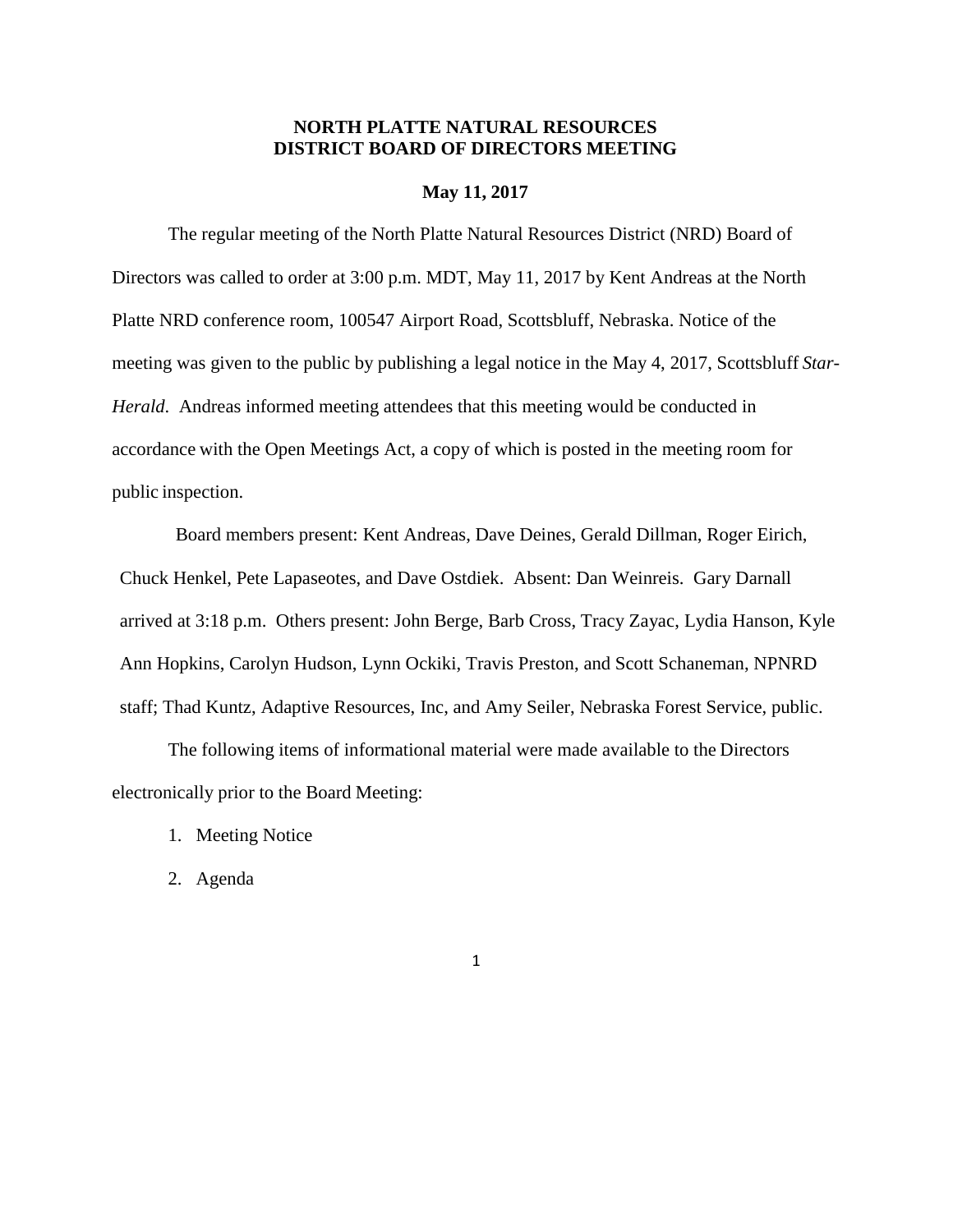- 3. Minutes, North Platte Natural Resources District Board of Directors Meeting, April 13, 2017.
- 4. Treasurer's Report

The following items were provided to the Directors at the Board Meeting:

- 1. Agenda.
- 2. Minutes, North Platte Natural Resources District, Board of Directors Meeting, April 13, 2017.
- 3. Treasurer's Report.
- 4. Manager's Report.
- 5. Spring Water Levels Presentation.
- 6. Lease Agreement with Scotts Bluff County Airport Authority.
- 7. Mitigation Agreement with City of Oshkosh.
- 8. Lease Agreement for Surface Water and Ground Water with The Charles E Cheney Revocable Trust, The Linda K Cheney Revocable Trust, and Blue Creek Irrigation District.
- 9. Transfer permit application TA-15-001 for City of Oshkosh.

# **3. Approval of Minutes of Previous Meetings**

The Board reviewed the minutes of the April 13, 2017, regular Board meeting. Moved by

Henkel, seconded by Eirich, to approve the minutes of the April 13, 2017, regular Board

2

meeting. Motion passed.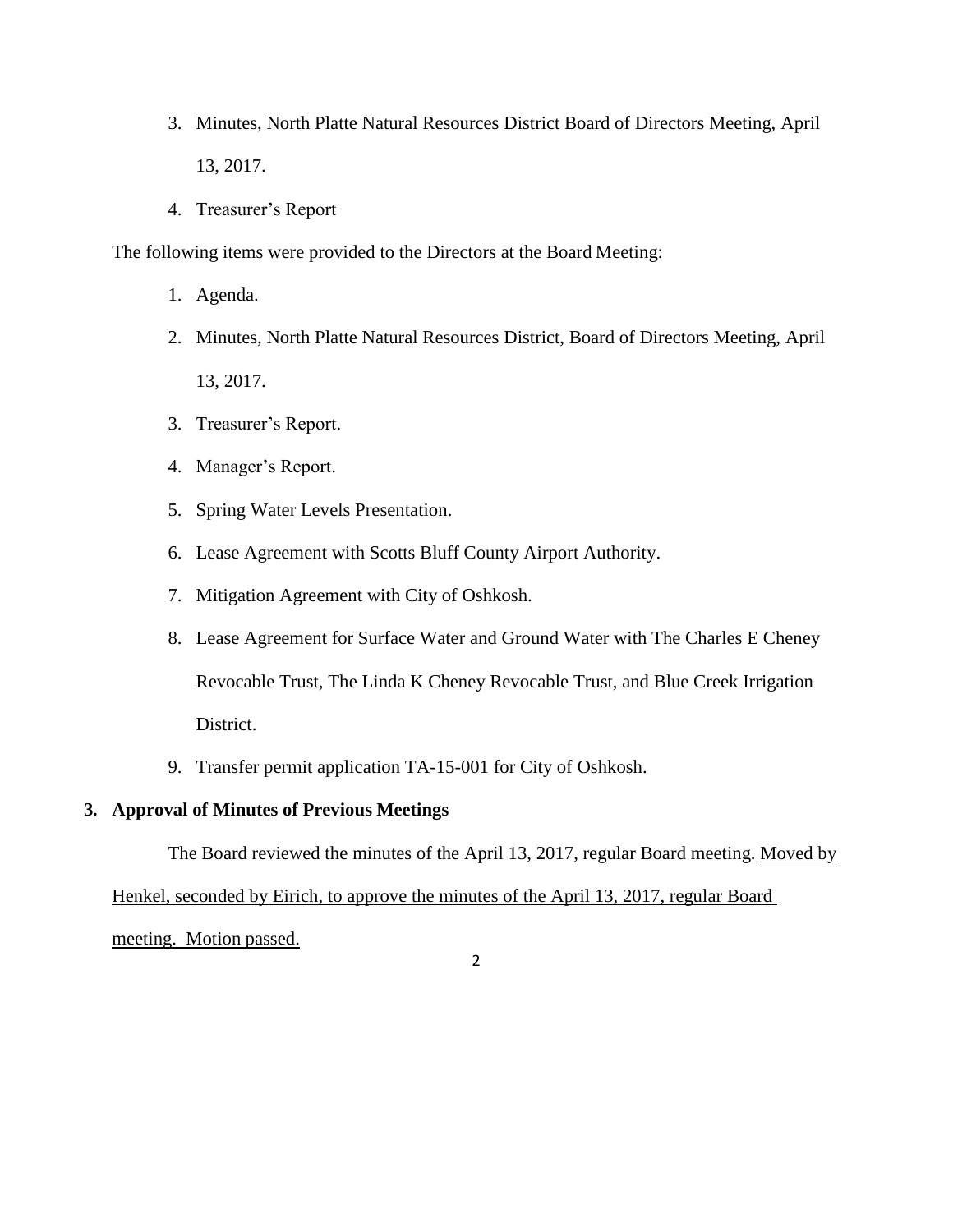Ayes: Andreas, Deines, Eirich, Henkel, Lapaseotes, Ostdiek

Nay: None

Abstain: Dillman

Absent: Darnall, Weinreis

# **4. Treasurer's Report and Accounts Payable**

Dave Ostdiek reviewed the Treasurer's report. Moved by Eirich, seconded by Ostdiek, to

accept the Treasurer's report and pay the bills as listed. Motion passed.

Ayes: Andreas, Deines, Dillman, Eirich, Henkel, Ostdiek

Nay: None

Abstain: Lapaseotes

Absent: Darnall, Weinreis

## **5. Comments from the Public**

No comments from the public.

# **6. Manager's Report**

Berge highlighted a few items from the manager's report. Berge stated that about \$650,000-750,000 had been cut from the proposed budget, compared to last year, but that the intended \$1 million in cuts may not be fully realized. The Budget Committee will meet on June 1 to discuss the draft budget.

Some work is being done on Yensen Drain to deal with some of the more immediate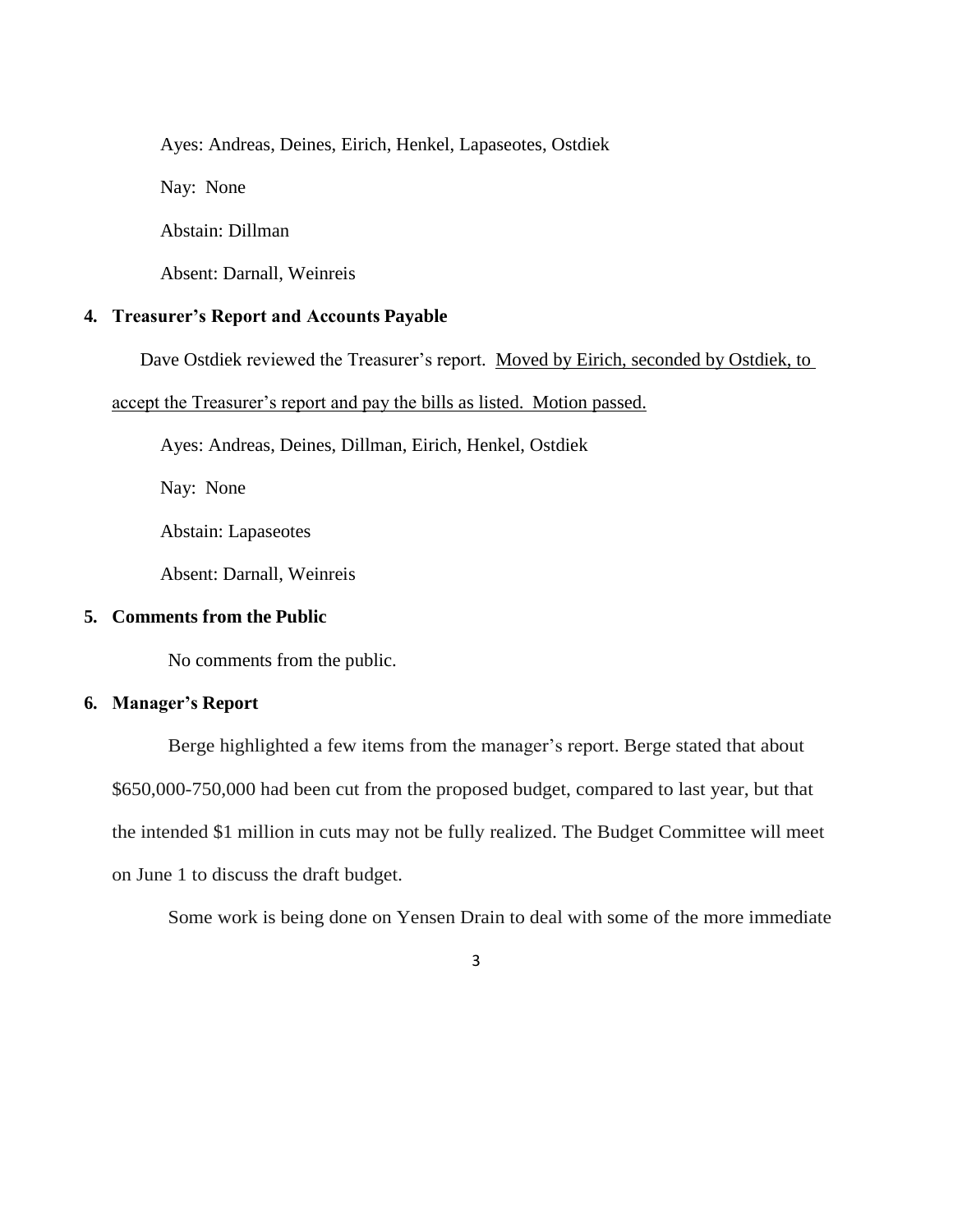concerns, though additional work will be needed over the coming seasons. Todd will be planting grasses along the banks to stabilize the soil.

Berge sent an email to all state senators notifying them that the tour planned for June has been indefinitely postponed. NRD staff will be reaching out to senators during the interim to provide additional education on what the NRD does and how it utilizes its funds.

The work on the Oshkosh mitigation agreement is drawing to a close. Included on the agenda will be a couple of action items for the Board to conclude the District's portion of finalizing the mitigation and taking action on the City's application.

### **7. Legislative Update**

Berge reported on the demise of LB 98 for the session; LB98 would extend the three-cent levy option to help offset the costs of water management activities under the District's IMP. LB98 failed its cloture vote and will have to be brought back next session. Significant education of senators is needed to try to reach some of those less-supportive senators.

Senator Stinner has introduced LR210 to examine fiscal crises that affect political subdivisions, such as the effects on Cheyenne County that may arise from the sale of Cabela's. The NRD will monitor this study and, where appropriate, provide information to help inform the process, given that the ag economy is projected to continue in a slump for perhaps another three years.

The state appropriations bills, including the biennial budget, passed with much hard work by Senator Stinner. The budget balanced expenditures with reduced required cash reserves, as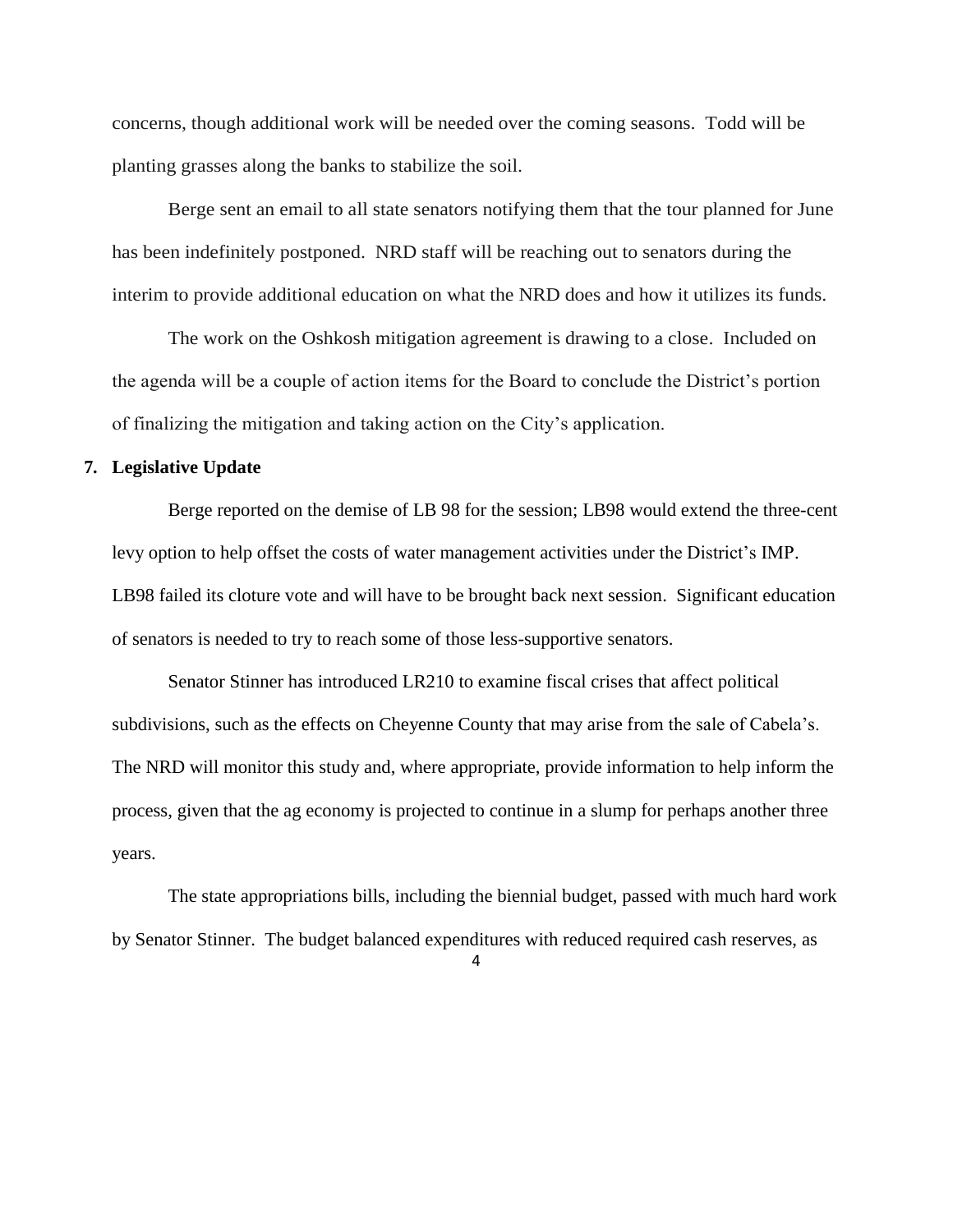well as cuts, thereby avoiding the need for a special session.

#### **8. Presentation on Spring Water Levels: Carolyn Hudson**

Carolyn presented information on District spring water levels and reviewed water-level trends for the past one-, five-, ten-, fifteen-, and twenty-year timeframes. Lydia showed a 3D GIS map which highlighted the areas of greatest gains and declines in the District.

Carolyn discussed recent and historic precipitation data. She noted that precipitation patterns show much larger peaks and valleys in recent decades, compared to several decades ago. Streamflows in selected tributaries were also reviewed, and the current flows in Pumpkin Creek were highlighted in photos and discussion with the Board. The Board also discussed allocations in other areas of the District to address concerns such as declines in the Albin area.

#### **9. Drought Planning Update**

Tracy Zayac reviewed the progress of the drought planning process. They have had another set of small-group meetings and have begun the last set of small-group meetings, in which stakeholders will discuss concrete solutions to the challenges they have identified in earlier meetings. The NRD also put on a drought tools workshop for the stakeholders in conjunction with the National Drought Mitigation Center. About a dozen stakeholders attended and had the opportunity to learn about the various drought assessment and monitoring tools currently available. The policy department will assess feedback from the stakeholders and use the information in designing additions to the webpage, as well as ways to incorporate tools into the drought plan. Current and planned citizen-science initiatives were also discussed.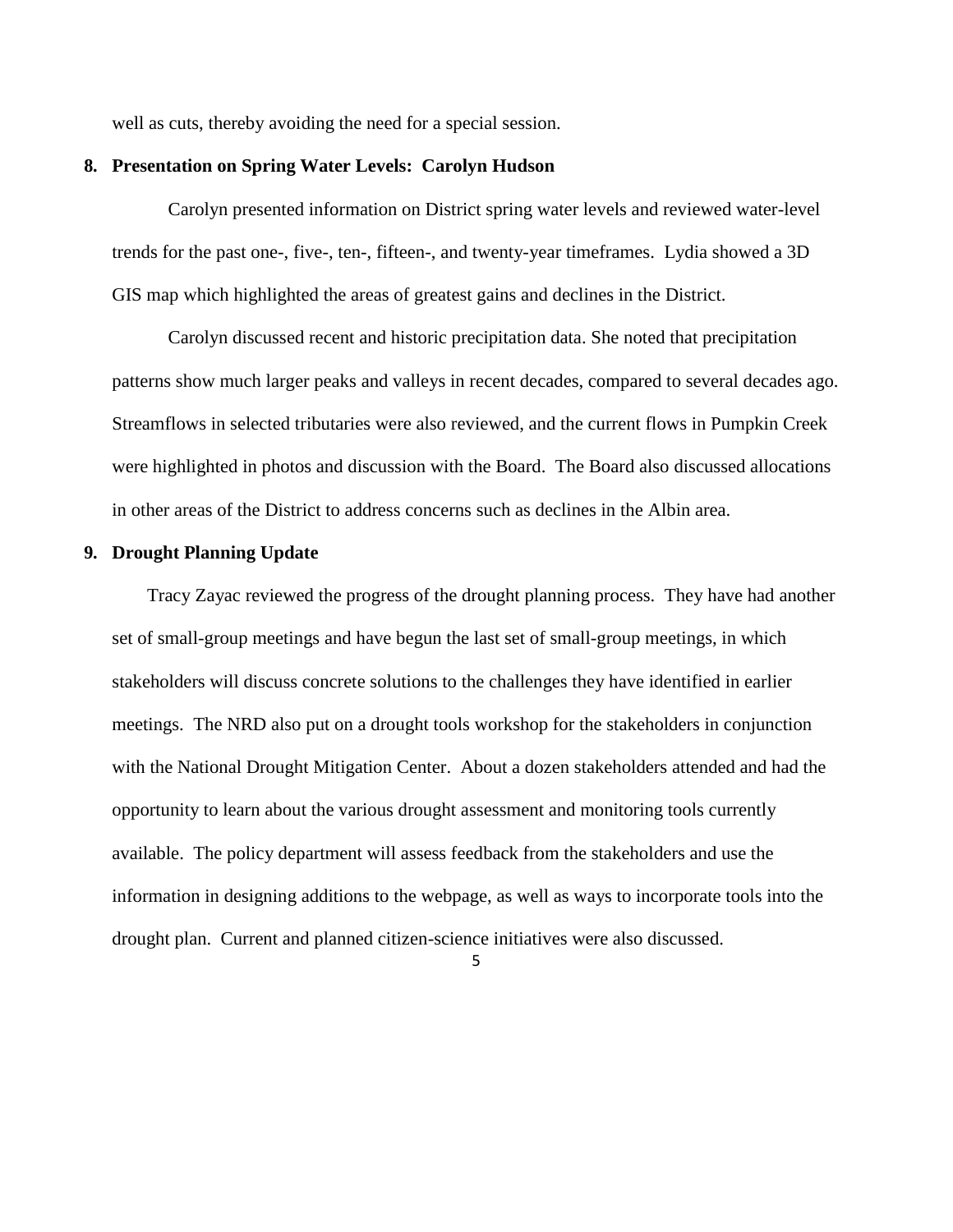#### **10. Consideration of Lease Agreement with Scotts Bluff County Airport Authority**

Berge and Barb Cross highlighted the terms of the lease with the Airport Authority for the land to be used for the greenhouse. The total leased area will be 1.6 acres, and the Authority required that the District pay \$100/year as a "fair market value" for the land. The term of the lease is 15 years, with a 10-year renewal. The greenhouse itself will be 102 feet x 16 feet, including a 30-foot teaching facility, and will cost a total of \$50,000. Moved by Ostdiek, seconded by Henkel, to approve the lease agreement with the Scotts Bluff County Airport

# Authority. Motion passed.

Ayes: Andreas, Darnall, Deines, Dillman, Eirich, Henkel, Lapaseotes, Ostdiek Nay: None

Abstain: None

Absent: Weinreis

### **11. Consideration of Oshkosh Municipal Well Project**

Berge reviewed the purpose and terms of the Oshkosh mitigation agreement. The agreement is intended to fulfill the City's mitigation obligation arising from their new wellfield project, which will be located near Blue Creek and will impact diversion on Blue Creek. Oshkosh will reimburse the District for approximately 40% of the total cost of the water being leased, and the remainder of the credit goes toward the District's IMP obligations. The agreement will have to be revisited in the future, when the lease agreement with the Cheneys expires, to ensure that mitigation continues to occur. Moved by Eirich, seconded by Dillman, to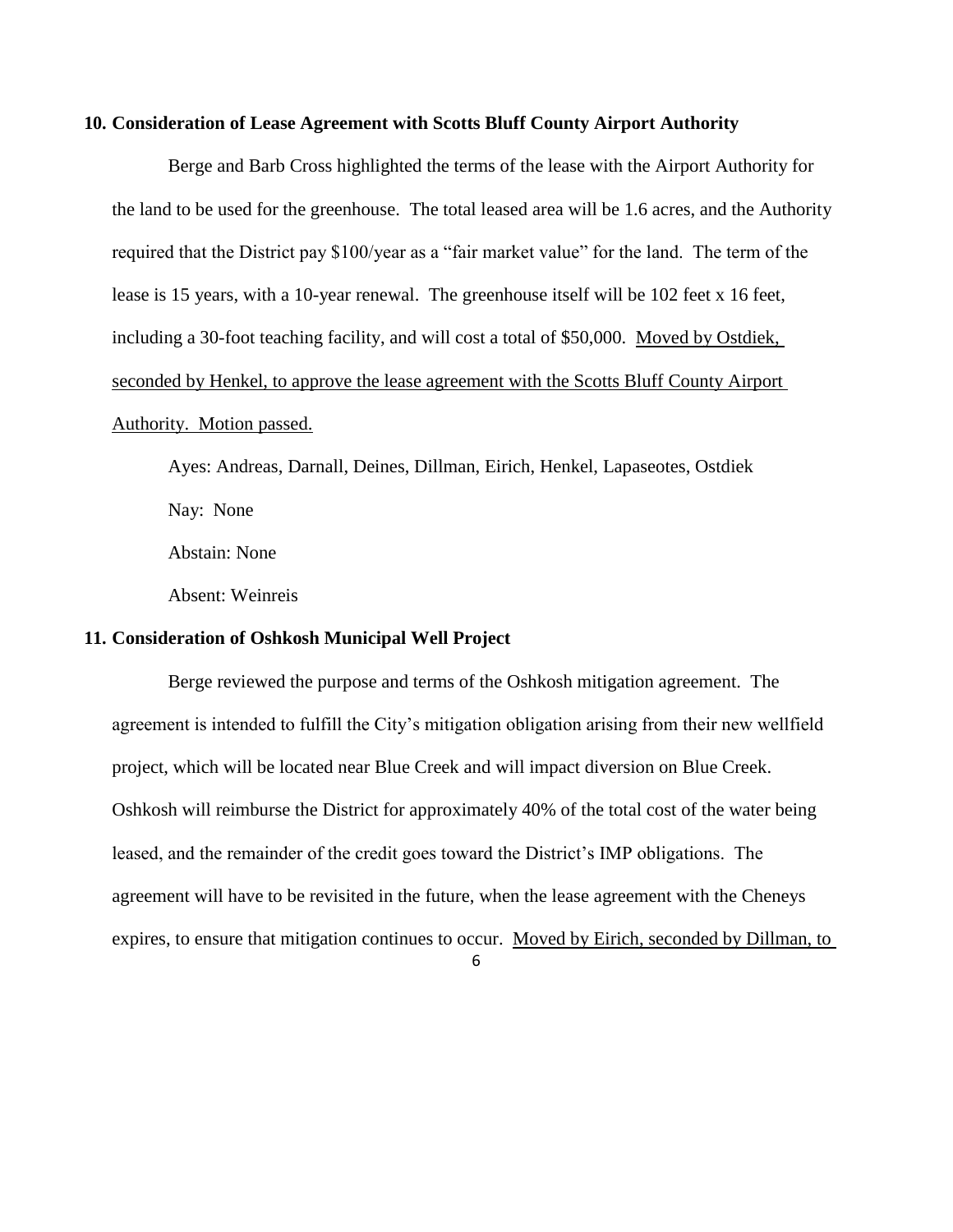#### approve the mitigation agreement with the City of Oshkosh. Motion passed.

Ayes: Andreas, Darnall, Deines, Dillman, Eirich, Henkel, Lapaseotes, Ostdiek Nay: None Abstain: None Absent: Weinreis

**12. Consideration of Transfer Permit #TA-15-001 for the City of Oshkosh**

Oshkosh filed this transfer permit application with the District for its new wellfield, which is the subject of the mitigation agreement just adopted. Berge recommended approval of the permit. Moved by Eirich, seconded by Dillman, to approve permit application TA-15-001 for the City of Oshkosh. Motion passed.

Ayes: Andreas, Darnall, Deines, Dillman, Eirich, Henkel, Lapaseotes, Ostdiek Nay: None Abstain: None Absent: Weinreis

### **13. Consideration of 1% Increase of Budget Lid for FY2018**

7 Berge recapped the levy authorities currently available to the District. The Board has voted on the 1% increase every year, though the District is not required to use it if approved. If not used, the funds go into a restricted funding authority. The Board must have three-fourths of members present to vote on this matter, and enough Directors are present. Moved by Henkel, seconded by Ostdiek, to approve the 1% increase in the budget lid for FY2018. Motion passed.